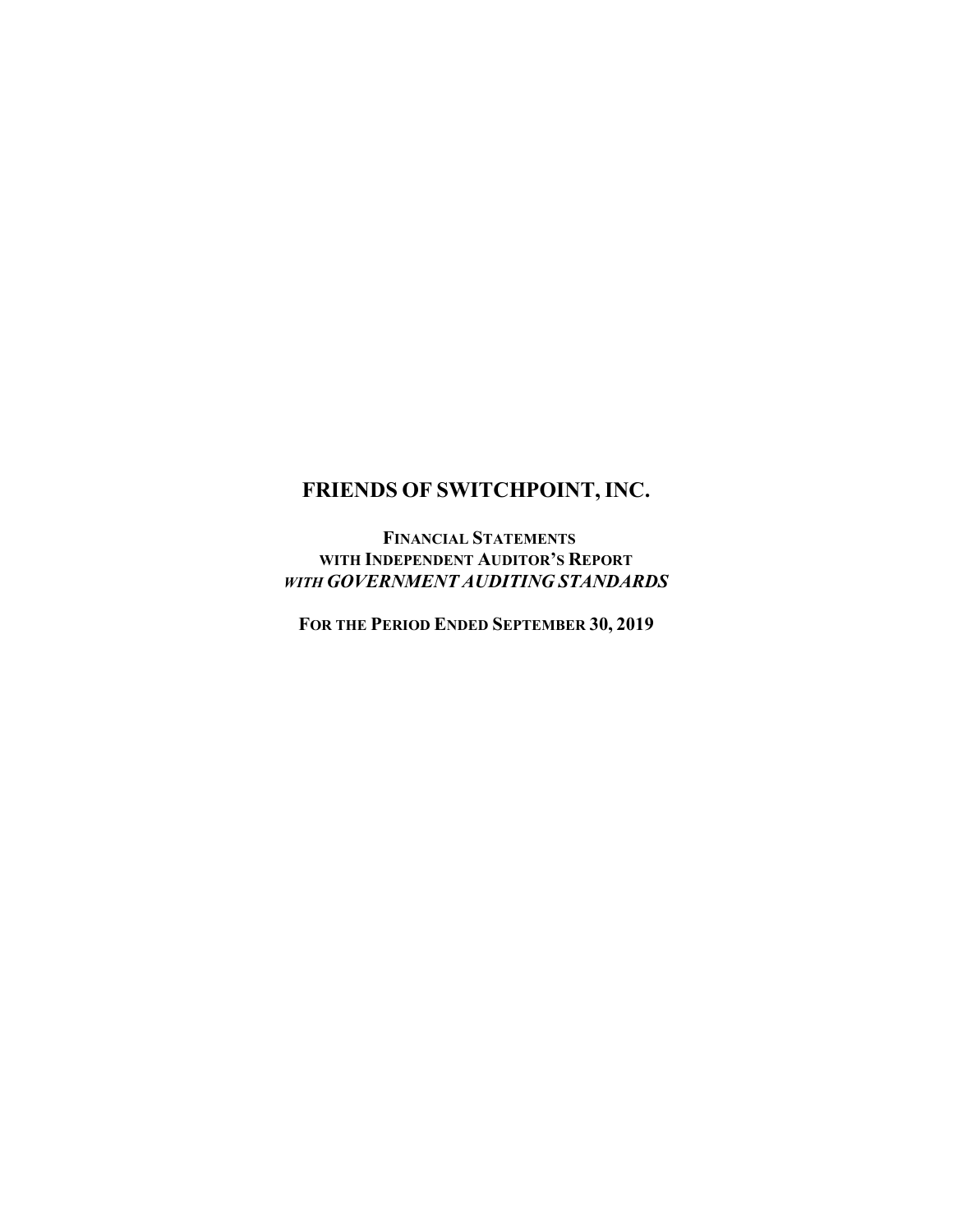# **TABLE OF CONTENTS**

| <b>Financial Statements:</b> |          |
|------------------------------|----------|
|                              | 3        |
|                              |          |
|                              |          |
|                              | 6        |
|                              | $7 - 11$ |

# **Reports in Accordance with** *Government Auditing Standards***:**

| Independent Auditor's Report on Internal Control Over Financial Reporting and |    |
|-------------------------------------------------------------------------------|----|
| on Compliance and Other Matters Based on an Audit of Financial Statements     |    |
|                                                                               | 12 |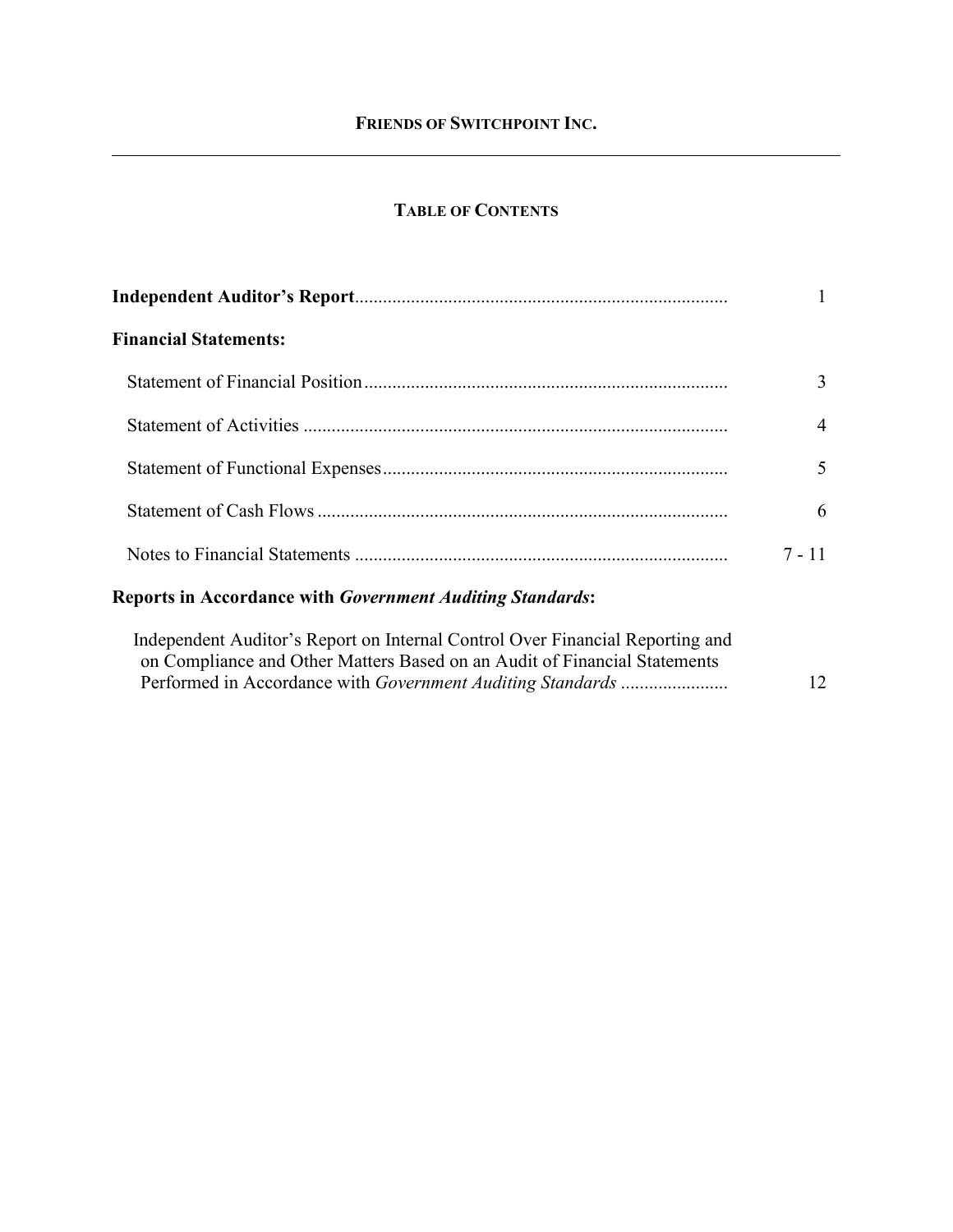# HAFEN BUCKNER

**Certified Public Accountants 90 East 200 North**

 **St. George, UT 84770 hbeg.com (435) 673-6167** 

# INDEPENDENT AUDITOR'S REPORT

To the Board of Trustees of Friends of Switchpoint Inc.

We have audited the accompanying financial statements of Friends of Switchpoint Inc. (a nonprofit organization), which comprise the statement of financial position as of September 30, 2019, and the related statements of activities and cash flows for the year then ended, and the related notes to the financial statements.

# **Management's Responsibility for the Financial Statements**

Management is responsible for the preparation and fair presentation of these financial statements in accordance with accounting principles generally accepted in the United States of America; this includes the design, implementation, and maintenance of internal control relevant to the preparation and fair presentation of financial statements that are free from material misstatement, whether due to fraud or error.

# **Auditor's Responsibility**

Our responsibility is to express an opinion on these financial statements based on our audit. We conducted our audit in accordance with auditing standards generally accepted in the United States of America. Those standards require that we plan and perform the audit to obtain reasonable assurance about whether the financial statements are free from material misstatement.

An audit involves performing procedures to obtain audit evidence about the amounts and disclosures in the financial statements. The procedures selected depend on the auditor's judgment, including the assessment of the risks of material misstatement of the financial statements, whether due to fraud or error. In making those risk assessments, the auditor considers internal control relevant to the entity's preparation and fair presentation of the financial statements in order to design audit procedures that are appropriate in the circumstances, but not for the purpose of expressing an opinion on the effectiveness of the entity's internal control. Accordingly, we express no such opinion.

An audit also includes evaluating the appropriateness of accounting policies used and the reasonableness of significant accounting estimates made by management, as well as evaluating the overall presentation of the financial statements. We believe that the audit evidence we have obtained is sufficient and appropriate to provide a basis for our audit opinion.

# **Opinion**

In our opinion, the financial statements referred to above present fairly, in all material respects, the financial position of Friends of Switchpoint, Inc. as of September 30, 2019, and the changes in its net assets and its cash flows for the year then ended in accordance with accounting principles generally accepted in the United States of America.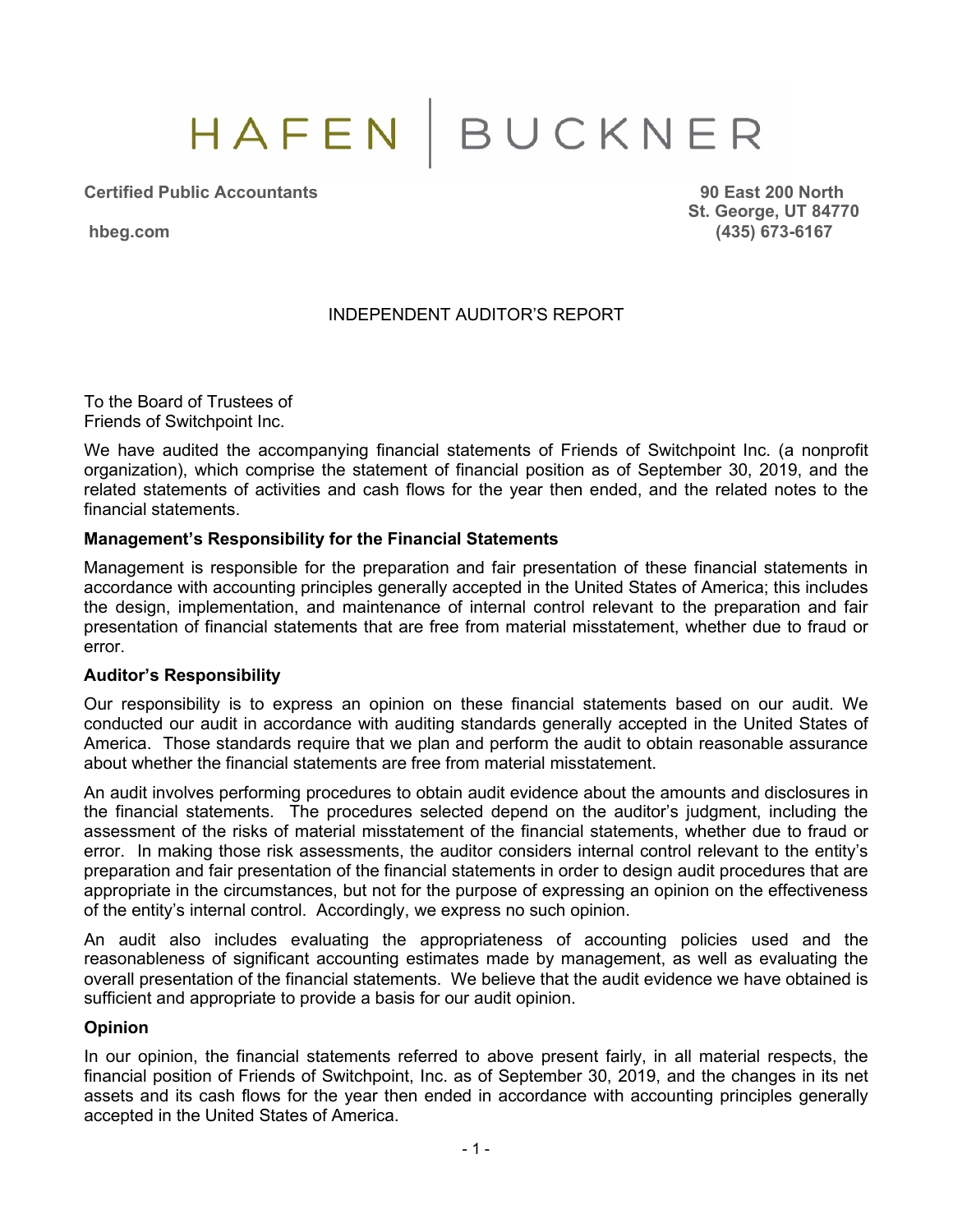# **Other Reporting Required by Government Auditing Standards**

In accordance with Government Auditing Standards, we have also issued our report dated February 27, 2020, on our consideration of Friends of Switchpoint, Inc.'s internal control over financial reporting and our tests of its compliance with certain provisions of laws, regulations, contracts and grant agreements and other matters. The purpose of that report is solely to describe the scope of our testing of internal control over financial reporting and compliance and results of that testing, and not to provide an opinion on the effectiveness of Friends of Switchpoint, Inc.'s internal control over financial reporting or on compliance. That report is an integral part of an audit performed in accordance with Government Auditing Standards in considering Friends of Switchpoint, Inc.'s internal control over financial reporting and compliance.

Wafen, Buckner, Everett ! Graff, A

Hafen, Buckner, Everett, & Graff, PC

St. George, Utah February 27, 2020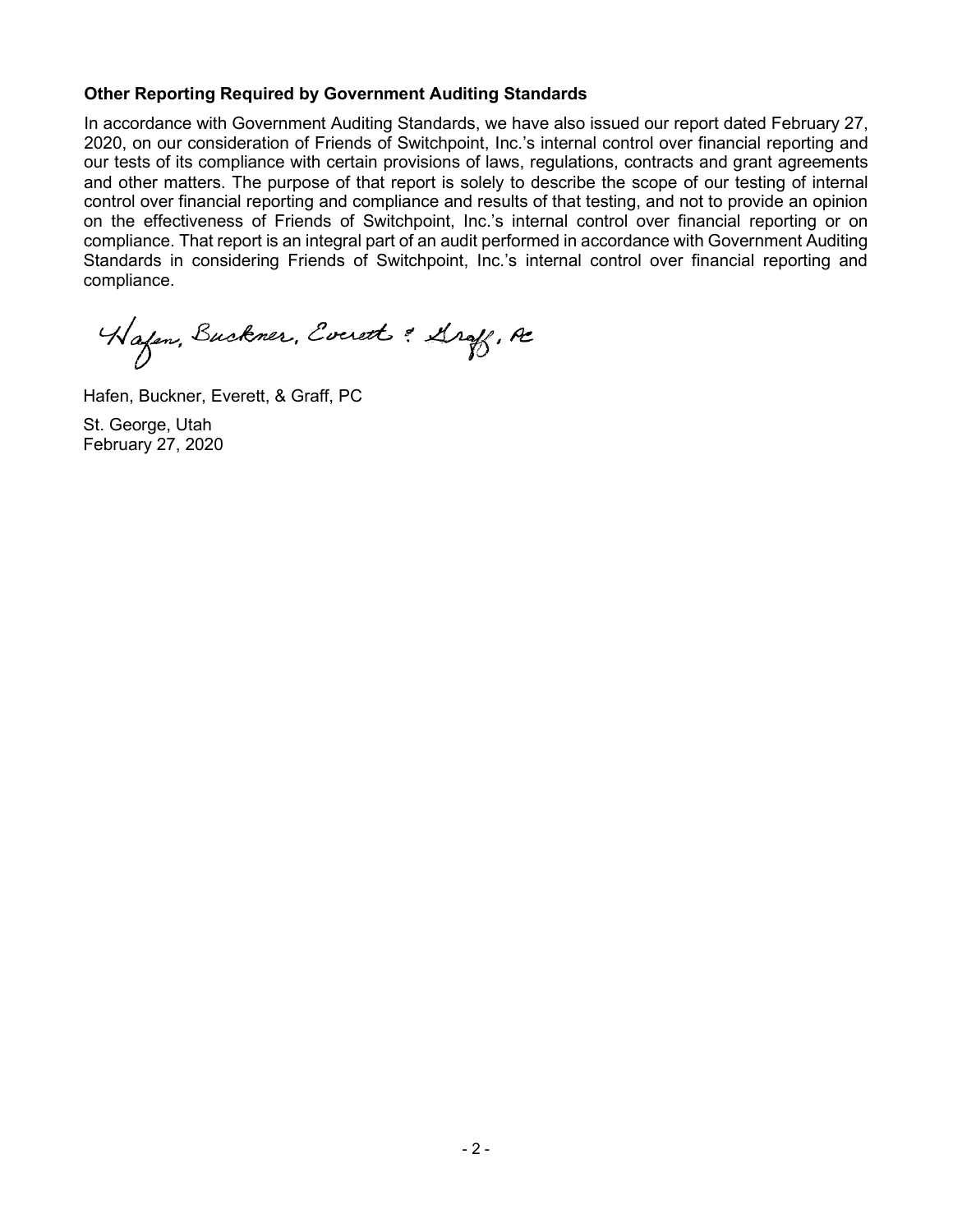#### **FRIENDS OF SWITCHPOINT STATEMENT OF FINANCIAL POSITION SEPTEMBER 30, 2019**

#### **ASSETS**

| <b>Current Assets:</b>            |                |
|-----------------------------------|----------------|
| Cash (Note 1)                     | S<br>1,064,556 |
| Receivables                       | 271,590        |
| Prepaid Assets                    | 6,668          |
| Inventory                         | 175,860        |
| <b>Total Current Assets</b>       | 1,518,674      |
| Fixed Assets (Note 2):            |                |
| <b>Construction in Progress</b>   |                |
| Land, Buildings, & Improvements   | 1,069,605      |
| Furniture, Fixtures and Equipment | 122,031        |
| Vehicles                          | 10,549         |
| Accumulated Depreciation          | (169,611)      |
| <b>Total Fixed Assets</b>         | 1,032,574      |
| Other Assets:                     |                |
| Riverwalk Land                    | 500,000        |
| Riverwalk Note Receivable         | 2,267,214      |
|                                   | 2,767,214      |
| <b>TOTAL ASSETS</b>               | 5,318,462      |
|                                   |                |

#### **LIABILITIES AND NET ASSETS**

| Current Liabilities:                           |                |
|------------------------------------------------|----------------|
| <b>Accounts Payable</b>                        | \$<br>123,639  |
| Payroll Liabilities                            | 3,543          |
| Current Portion of Long-Term Debt              | 94,895         |
| <b>Total Current Liabilities</b>               | 222,077        |
| Long Term-Debt:                                |                |
| Notes Payable, net of current portion (Note 3) | 1,317,605      |
| Total Long-Term Debt                           | 1,317,605      |
| Net Assets:                                    |                |
| <b>Without Donor Restrictions</b>              | 3,778,780      |
| With Donor Restrictions                        |                |
| <b>Total Net Assets</b>                        | 3,778,780      |
| LIABILITIES AND NET ASSETS                     | 5,318,462<br>S |

The accompanying notes are an integral part of the financial statements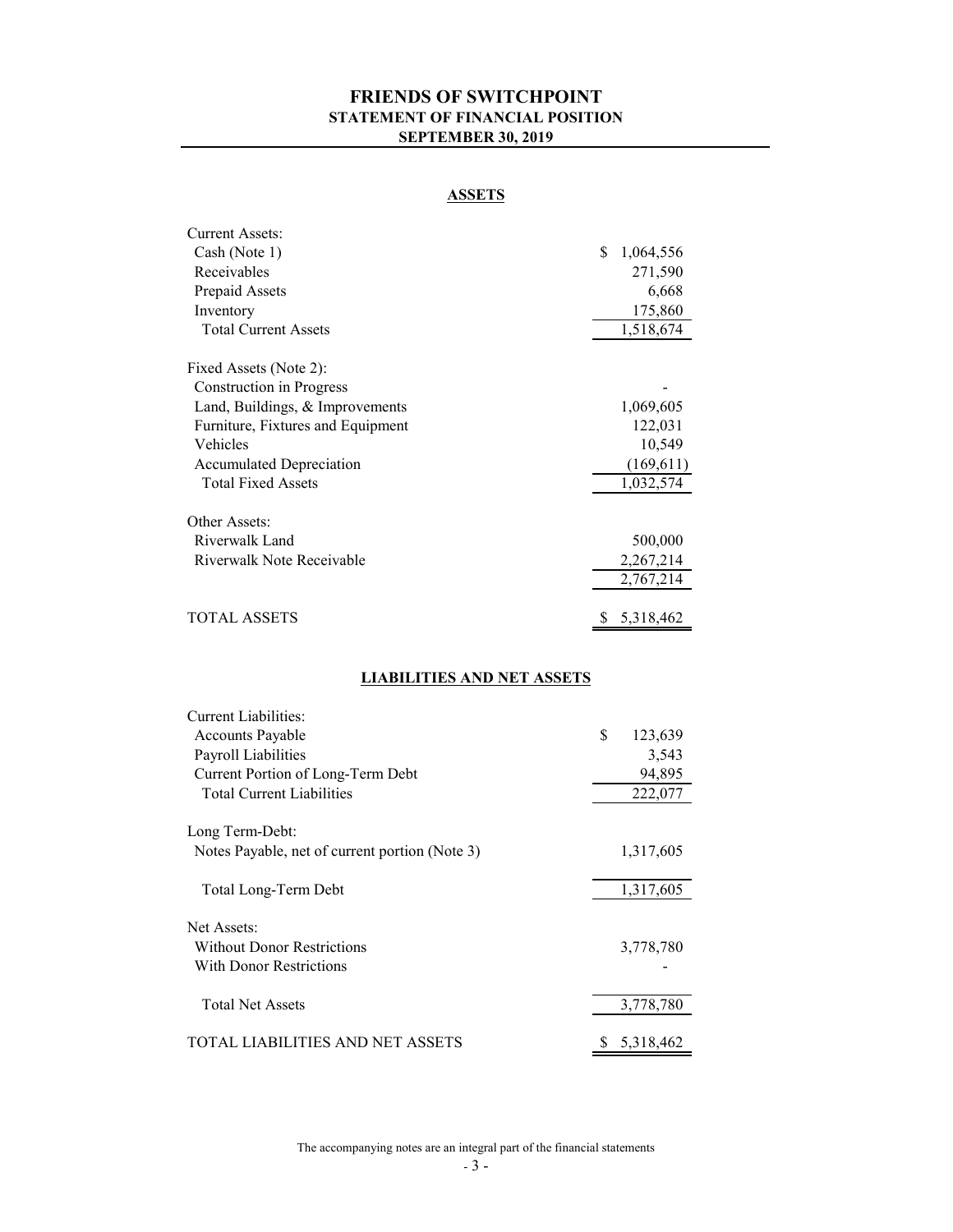# **FRIENDS OF SWITCHPOINT STATEMENT OF ACTIVITIES FOR THE YEAR ENDED SEPTEMBER 30, 2019**

|                                          | Without      | With            |                 |
|------------------------------------------|--------------|-----------------|-----------------|
|                                          | Donor        | Donor           |                 |
|                                          | Restrictions | Restrictions    | Total           |
| Revenues, Gains and Other Support:       |              |                 |                 |
| <b>Grant Income</b>                      | \$           | \$<br>1,398,849 | \$<br>1,398,849 |
| Donations-in-kind                        | 3,410,282    |                 | 3,410,282       |
| Contributions                            | 1,091,983    | 700,000         | 1,791,983       |
| <b>Thrift Store Sales</b>                | 376,586      |                 | 376,586         |
| Animal Day Care Services                 | 275,488      |                 | 275,488         |
| Other Income                             | 14,051       |                 | 14,051          |
| Interest Income                          | 9,372        |                 | 9,372           |
| Satisfaction of Temporary Restrictions   | 2,519,478    | (2,519,478)     |                 |
|                                          |              |                 |                 |
| Total Revenues, Gains, and Other Support | 7,697,240    | (420, 629)      | 7,276,611       |
| Expenses:                                |              |                 |                 |
| Program 1 - Food                         | 2,552,067    |                 | 2,552,067       |
| Program 2 - Shelter                      | 1,514,138    |                 | 1,514,138       |
| <b>Thrift Store</b>                      | 731,984      |                 | 731,984         |
| Animal Day Care Services                 | 345,207      |                 | 345,207         |
| Management and General                   | 361,219      |                 | 361,219         |
| Fund-Raising                             | 12,440       |                 | 12,440          |
|                                          |              |                 |                 |
| <b>Total Expenses</b>                    | 5,517,055    |                 | 5,517,055       |
| Change in Net Assets                     | 2,180,185    | (420, 629)      | 1,759,556       |
| Net Assets at Beginning of Period        | 1,389,753    | 420,629         | 1,810,382       |
| Prior Period Adjustment                  | 208,842      |                 | 208,842         |
| Net Assets at End of Period              | 3,778,780    | \$              | 3,778,780       |

The accompanying notes are an integral part of the financial statements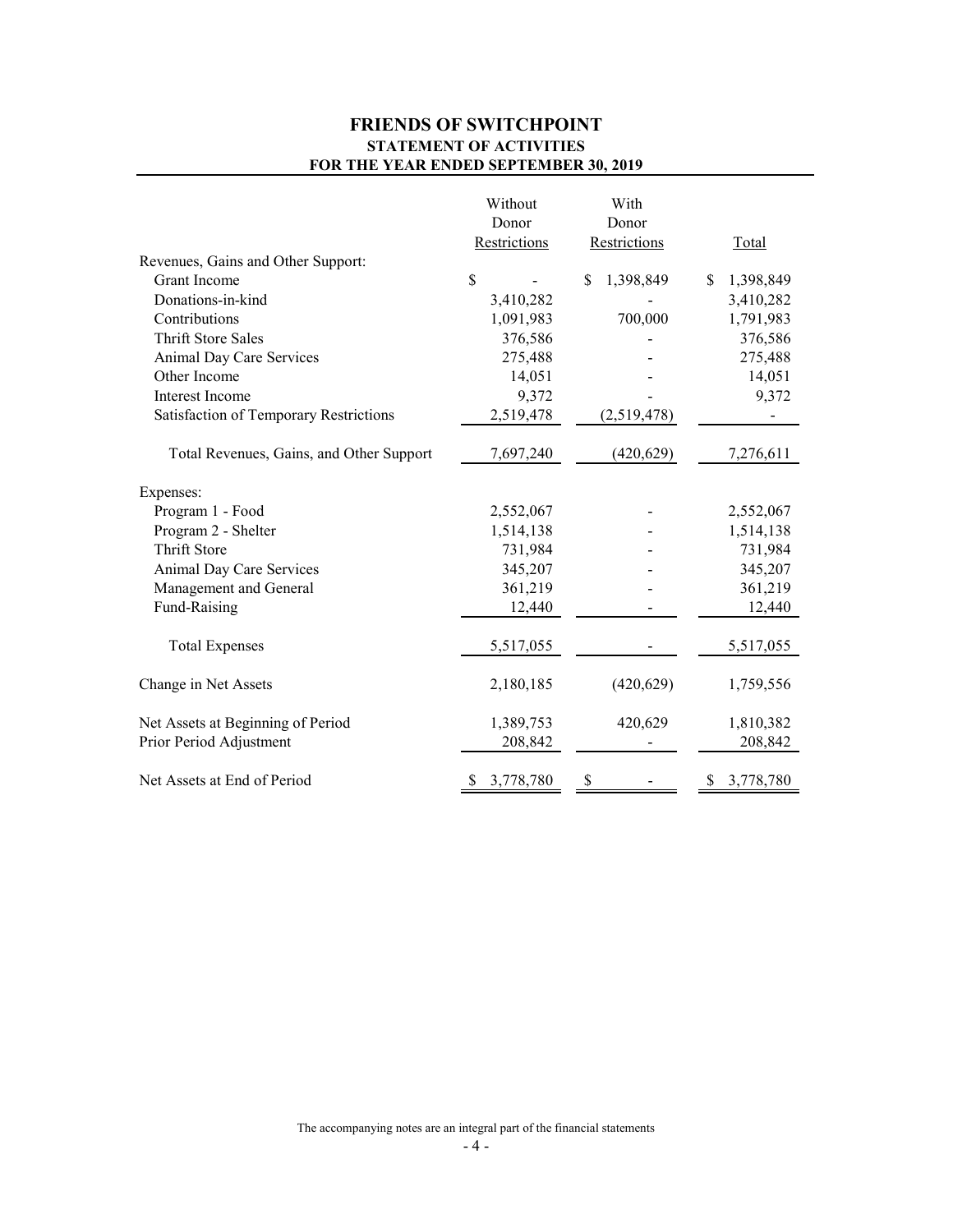# **FRIENDS OF SWITCHPOINT STATEMENT OF FUNCTIONAL EXPENSES FOR THE YEAR ENDED SEPTEMBER 30, 2019**

| <b>Expense Category</b>          | Program 1<br>Food | Program 2<br>Shelter | Thrift<br>Store | Animal<br>Day-Care | Management<br>& General | Total     |
|----------------------------------|-------------------|----------------------|-----------------|--------------------|-------------------------|-----------|
|                                  |                   |                      |                 |                    |                         |           |
| Advertising and Promotion        |                   | 20,463               | 890             | 8,304              |                         | 29,656    |
| <b>Bank Service Charges</b>      |                   | 2,001                | 6,003           | 6,289              |                         | 14,294    |
| Cost of Sales                    |                   |                      | 376,586         |                    |                         | 376,586   |
| Contract Labor                   |                   |                      |                 |                    |                         |           |
| Depreciation Expense             | 29,415            | 11,031               |                 |                    | 5,515                   | 45,961    |
| Direct Client Costs              |                   | 7,649                |                 |                    |                         | 7,649     |
| Dues and Subscriptions           |                   | 24,972               | 281             | 842                | 1,964                   | 28,058    |
| Food Expense                     | 2,444,755         |                      |                 |                    |                         | 2,444,755 |
| Rent - Facilities                |                   |                      | 75,128          | 91,823             |                         | 166,950   |
| <b>Equipment Lease</b>           |                   | 4,904                |                 |                    | 1,226                   | 6,130     |
| Insurance - Liability            | 869               | 10,953               | 1,738           | 1,738              | 2,085                   | 17,384    |
| Rental Assistance                |                   | 361,098              |                 |                    |                         | 361,098   |
| Miscellaneous                    |                   |                      |                 |                    |                         |           |
| Office Expense                   | 886               | 4,875                | 1,773           | 886                | 443                     | 8,863     |
| Postage and Delivery             |                   | 4,963                |                 |                    | 4,963                   | 9,925     |
| Professional Fees                |                   | 23,803               |                 |                    |                         | 23,803    |
| Repairs and Maintenance          | 2,442             | 7,327                |                 |                    |                         | 9,769     |
| Salaries & Wages                 | 40,835            | 721,422              | 176,952         | 163,341            | 258,623                 | 1,361,173 |
| Fringe                           | 11,096            | 196,028              | 48,082          | 44,384             | 70,274                  | 369,864   |
| Travel                           | 1,520             | 10,640               |                 |                    | 3,040                   | 15,200    |
| Training                         | 1,558             | 10,905               | ÷               |                    | 3,116                   | 15,578    |
| Supplies                         | 10,380            | 46,710               | 25,950          | 15,570             | 5,190                   | 103,800   |
| Telephone                        | 475               | 10,915               | 791             | 633                | 3,006                   | 15,819    |
| Utilities                        | 7,836             | 33,482               | 17,810          | 11,398             | 712                     | 71,238    |
| Interest                         |                   |                      |                 |                    | 1,062                   | 1,062     |
| Total Program & Administrative   | 2,552,067         | 1,514,138            | 731,984         | 345,207            | 361,219                 | 5,504,615 |
| <b>Fundraising Expenses</b>      |                   |                      |                 |                    |                         | 12,440    |
| <b>Total Functional Expenses</b> |                   |                      |                 |                    |                         | 5,517,055 |

The accompanying notes are an integral part of the financial statements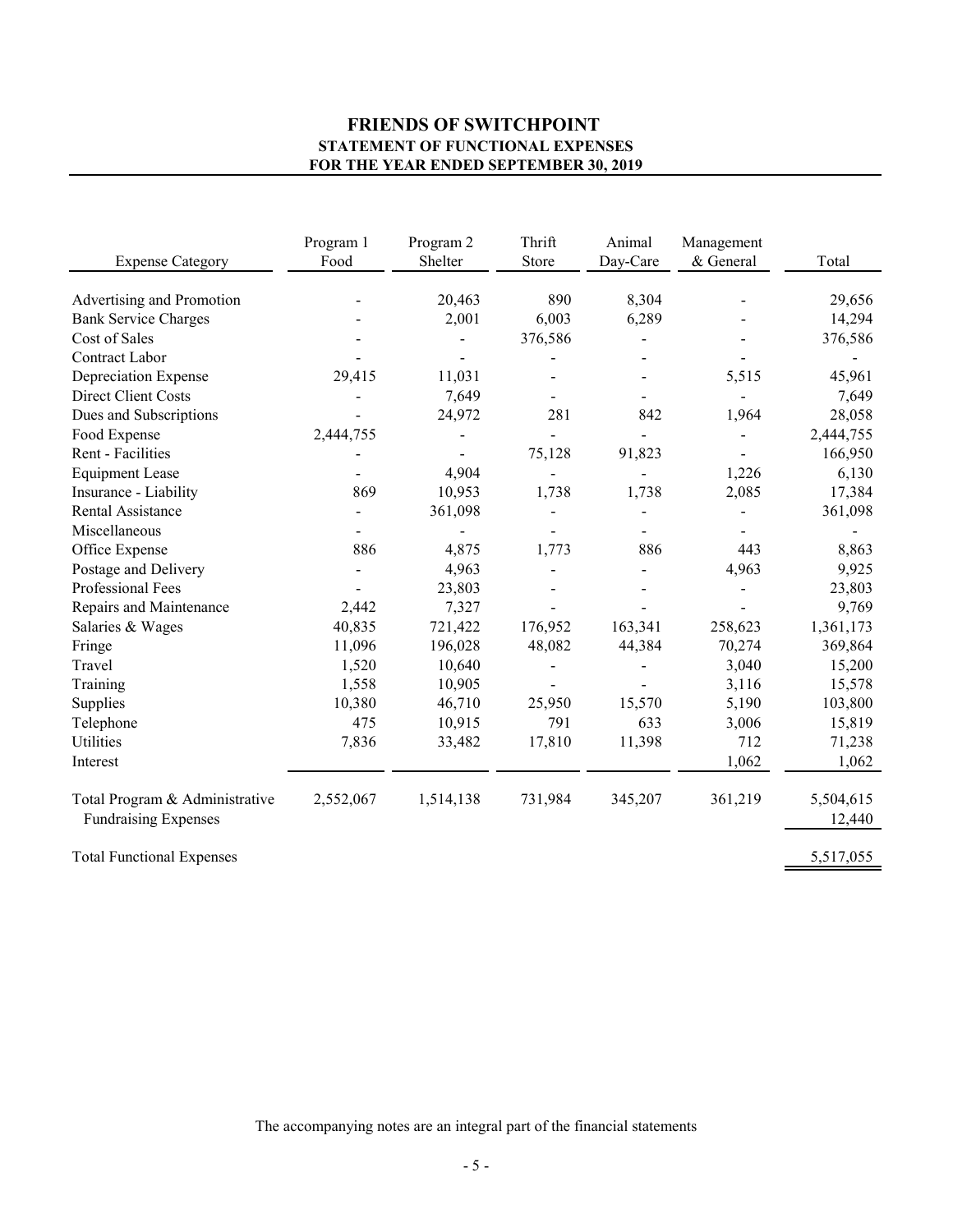# **FRIENDS OF SWITCHPOINT STATEMENT OF CASH FLOWS FOR THE YEAR ENDED SEPTEMBER 30, 2019**

| Cash flows from operating activities:                       |                 |
|-------------------------------------------------------------|-----------------|
| Cash received from contributors                             | \$<br>1,791,983 |
| Cash received from grants                                   | 1,232,738       |
| Cash received from thrift store                             | 376,586         |
| Cash received from animal care services                     | 275,488         |
| Cash received from miscellaneous income                     | 14,051          |
| Cash received from interest                                 | 9,372           |
| Cash paid to suppliers & staff                              | (2,485,737)     |
| Net cash provided by operating activities                   | 1,214,481       |
| Cash flows from investing activities:                       |                 |
| Cash received from City of St. George loans (Riverwalk)     | 750,000         |
| Cash received from Riverwalk transfer                       | 127,308         |
| Cash used for purchase of fixed assets                      | (125, 628)      |
| Cash used for Riverwalk transfer                            | (446, 221)      |
| Cash loaned for Riverwalk transfer                          | (1,373,624)     |
| Net cash used by investing activities                       | (1,068,165)     |
| Net increase / (decrease) in cash and cash equivalents      | 146,316         |
| Cash and cash equivalents, beginning of year                | 918,240         |
| Cash and cash equivalents, end of year                      | \$<br>1,064,556 |
| Reconciliation of change in net assets to net cash provided |                 |
| by operating activities:                                    |                 |
| Change in net assets                                        | \$<br>1,759,556 |
| Adjustments to reconcile change in net assets to            |                 |
| net cash provided by operating activities:                  |                 |
| Depreciation                                                | 45,961          |
| Donations in-kind, net                                      | (633, 102)      |
| Changes in operating assets and liabilities:                |                 |
| (Increase) / Decrease in receivables                        | (166, 111)      |
| (Increase) / Decrease in prepaid assets                     | (1,800)         |
| Increase / (Decrease) in other liabilities                  | 91,102          |
| Increase / (Decrease) in accounts payable                   | 118,875         |
| Net cash provided by operating activities                   | \$<br>1,214,481 |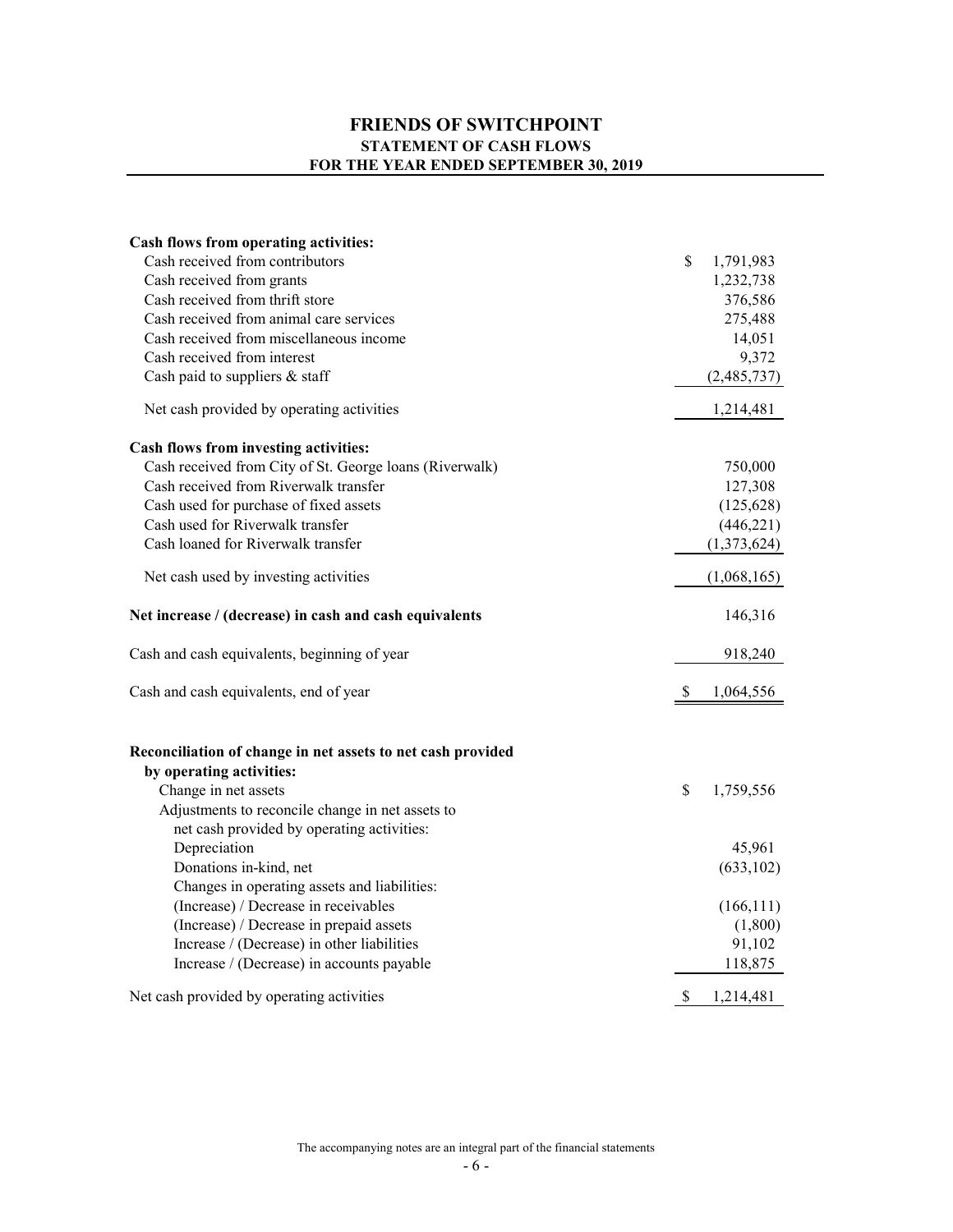#### **NOTE 1 - SIGNIFICANT ACCOUNTING POLICIES**

#### **Organization**

The Friends of Switchpoint Inc., a not-for-profit corporation, was established under the laws of the state of Utah in 2013 as a nonprofit organization. The organization is dedicated to serving the homeless of the City of St. George, Utah.

# **General**

The accompanying financial statements of Friends of Switchpoint Inc. (the Organization) have been prepared on the accrual basis of accounting. Contributions are recorded when received unless susceptible to accrual. Other sources of revenue for 2019 include private and government grants.

# **Income Taxes**

The Organization is an exempt organization for federal income tax purposes under Section  $501(c)(3)$  of the Internal Revenue Code. The Internal Revenue Service has indicated the Organization is not a private foundation. In accordance with tax statute, the Organization's tax returns remain subject to examination for all tax years ended on or after September 30, 2016 with regard to all tax positions and the results reported.

#### **Description of Programs**

Friends of Switchpoint Inc. is an organization providing food, shelter, and case management services for needy individuals in St. George, Utah and the surrounding communities. The organization also operates a relatively small thrift store to assist with employment, training, and to sell in-kind contributions. During 2017, the organization opened an animal day-care center to provide employment opportunities and generate additional funding.

# **Revenue Recognition**

Grant Revenue is recognized on a cost reimbursement basis. Grant amounts received by the organization through cost reimbursement contracts are deemed to be earned and are reported as revenues when the organization has incurred expenses in compliance with contract requirements. Contributions received are recorded as net assets with donor restrictions or net assets without donor restrictions depending on the existence or nature of any donor restrictions. Contributions that are restricted by the donor are reported as increases in net assets without restrictions if the restrictions are met during the year in which the contributions are recognized.

#### **Accounts Receivable**

Receivables are recorded using accrual basis of accounting. All receivables are generated through government grant billings for reimbursable services provided and are considered fully collectible. Accordingly, no allowance account has been established.

# **Cash**

Cash includes all monies in demand deposit and savings accounts.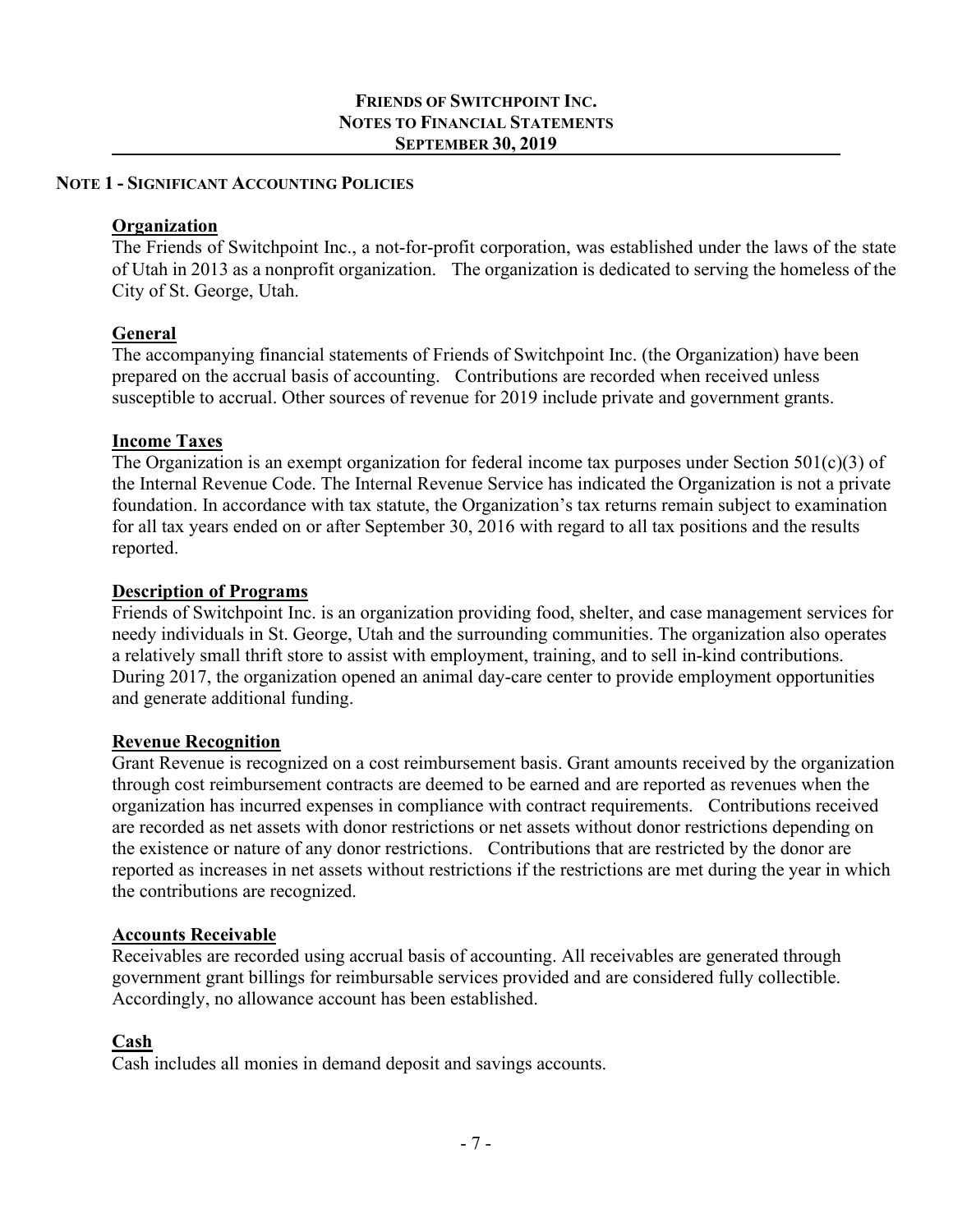# **NOTE 1 - SIGNIFICANT ACCOUNTING POLICIES, CONTINUED**

#### **Use of Estimates**

The preparation of financial statements in conformity with generally accepted accounting principles requires management to make estimates and assumptions that affect the reported amounts and disclosures. Accordingly, actual results could differ from those estimates.

# **Inventories**

Inventories consist of food and clothing items that have been donated to the Organization. Inventory for the food pantry is valued at \$1.67 per pound, based on Feeding America 2016 study of value per pound of donated food. Thrift store inventory is valued at estimated realizable value. The reported values are \$59,046 and \$116,813 respectively.

# **Contributed Services, Supplies and Facilities**

The Organization does not record in the financial statements any support, revenue or expense from services contributed by volunteers because the services performed do not require a specialist and did not create or enhance a nonfinancial asset. Organization facilities are provided by the City of St. George for no cost to facilitate homeless care to the local area.

# **Contributed Services, Supplies and Facilities**

Transactions related to assets held by the Organization as an agent for individuals are accounted for as an agency fund. Agency funds include assets held by individual clients of the Organization.

# **Adoption of New Accounting Standard**

During the year ended September 30, 2019, the Organization adopted Financial Accounting Standards Board's Accounting Standards Update (ASU) No. 2016-14, *Not-for-Profit Entities (Topic 958): Presentation of Financial Statements of Not-for-Profit Entities*. This update addresses the complexity and understandability of net asset classification, deficiencies in the type of information provided about expenses and investment return between not-for-profit entities. A key change required by ASU 2016-14 are the net assets used in these financial statements. Amounts previously reported as unrestricted net assets are now reported as net assets without donor restrictions, and amounts previously reported as temporarily restricted net assets and permanently restricted net assets are now reported as net assets with donor restrictions.

# **Cost Allocation**

These financial statements report certain categories of expenses that are attributable to more than one function. Therefore, these expenses require allocation on a reasonable basis that is consistently applied. Accordingly, certain costs have been allocated among the functions benefitted.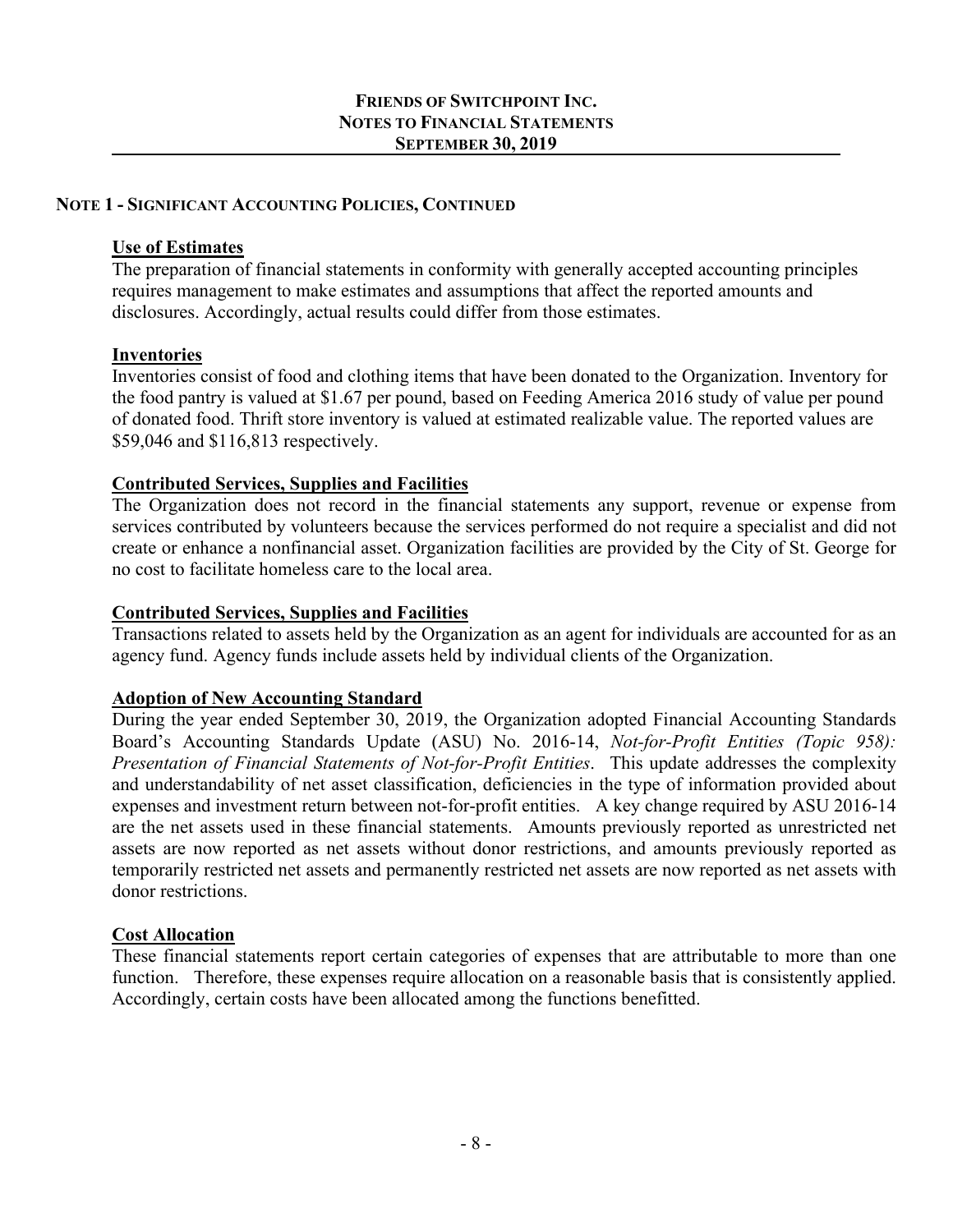# **NOTE 2 - FIXED ASSETS**

The Organization follows the policy of charging ordinary maintenance and repairs to operations as incurred. All expenditures for property, furniture, fixtures and office equipment in excess of \$5,000 are capitalized. Purchased fixed assets are recorded at cost. Donated fixed assets are recorded at fair value. No fixed assets were donated in 2019. When depreciable property is retired or otherwise disposed of, the related costs and accumulated depreciation are removed from the accounts and any gain or loss is reflected in income.

Depreciation of fixed assets is calculated on the straight-line method over the following estimated useful lives:

| Buildings & building improvements | 15-40 years  |
|-----------------------------------|--------------|
| Vehicles                          | 5 years      |
| Furniture, fixtures and equipment | $5-10$ years |

Changes in fixed assets for fiscal year 2019 are as follows:

|                                            | <b>Balance</b> |           |             |            | Balance     |
|--------------------------------------------|----------------|-----------|-------------|------------|-------------|
|                                            | 9/30/2018      | Additions | Deletions   | Adjustment | 9/30/2019   |
|                                            |                |           |             |            |             |
| <b>Capital Asset Not Being Depreciated</b> |                |           |             |            |             |
| <b>Construction in Progress</b>            | \$248,437      | \$30,349  | \$(487,628) | \$208,842  | \$          |
| <b>Capital Asset Being Depreciated</b>     |                |           |             |            |             |
| Landscaping                                |                | 7,850     |             |            | 7,850       |
| Buildings and Improvements                 | 411,826        | 649,929   |             |            | 1,061,755   |
| Furniture, Fixtures & Equipment            | 122,031        |           |             |            | 122,031     |
| Vehicles                                   | 10,549         |           |             |            | 10,549      |
| Total                                      | 792,843        | 688,128   | (487, 628)  | 208,842    | 1,202,185   |
| Less Accumulated Depreciation              | (123, 650)     | (45,961)  |             |            | (169, 611)  |
|                                            | \$669,193      | \$642,167 | \$(487,628) | \$208,842  | \$1,032,574 |

# **NOTE 3 – OPERATING LEASES**

In addition to the facilities provided by the City of St. George, the Organization has entered into a lease agreement with BOV-RAV Utah, LLC on December 3, 2015 for retail space to operate a thrift store. The lease is for 48 months ending on April 1, 2020.

On December 1, 2016 the Organization entered into a lease agreement with Deltoro LLC for retail space to operate a pet day-care establishment. The lease is for 36 months ending November 30,2019.

On October 21, 2019 the Southwest Behavioral Health Center for retail space to operate a retail space to operate a pet day-care establishment. The lease is for 48 months ending October 31, 2020.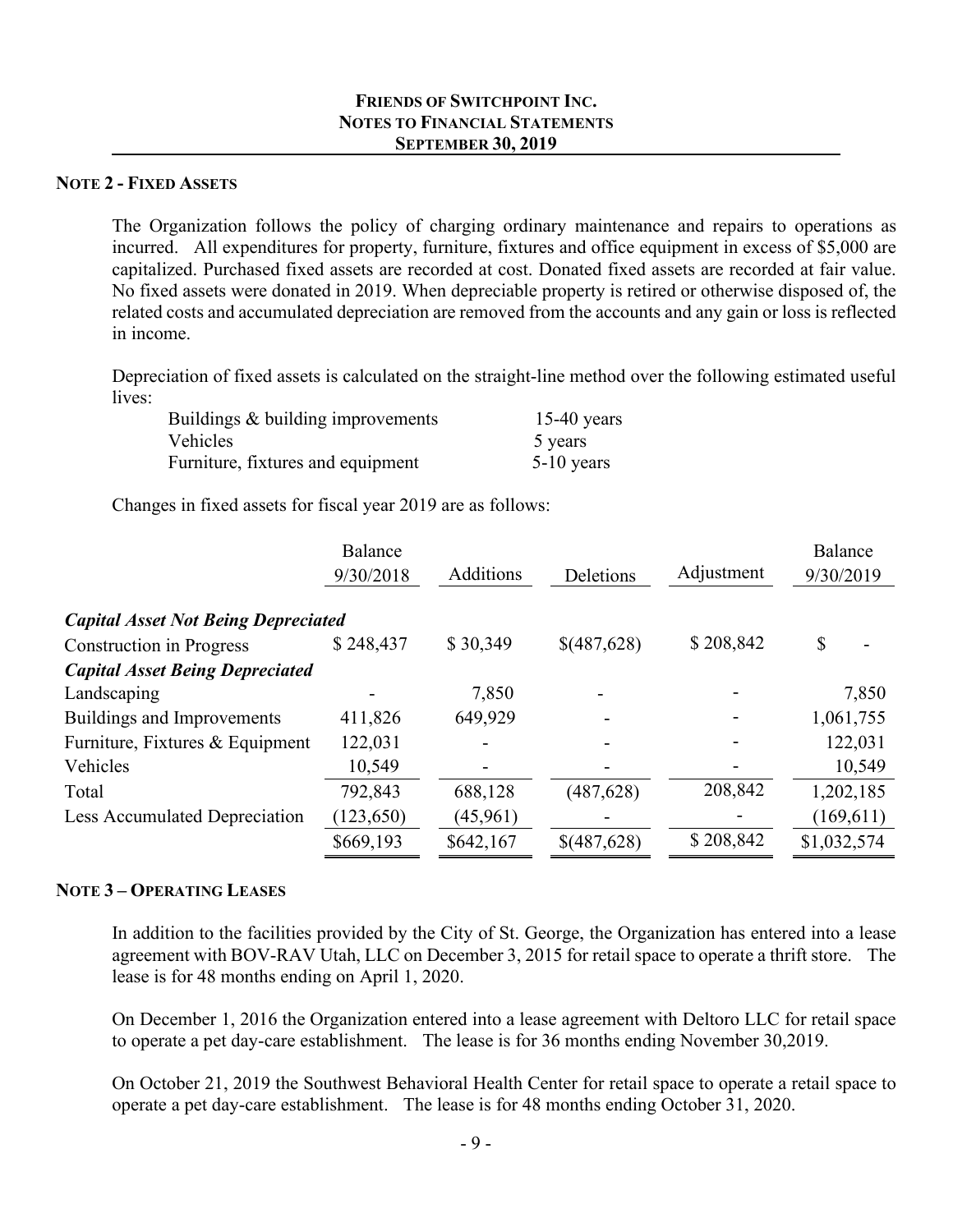# **NOTE 3 – OPERATING LEASES (CONTINUED)**

The following schedule shows the total lease payments due over the lease agreements:

| FY 2020 | \$144,325 |
|---------|-----------|
| FY 2021 | 58,343    |
| FY 2022 | 45,000    |
| FY 2023 | 3,750     |
| Total   | \$251,418 |

# **NOTE 4 – NOTES PAYABLE**

| Notes payable consisted of the following as of September 30, 2019:                                                                                                                                                                                                                                                                                                                                                                                                                     |               |
|----------------------------------------------------------------------------------------------------------------------------------------------------------------------------------------------------------------------------------------------------------------------------------------------------------------------------------------------------------------------------------------------------------------------------------------------------------------------------------------|---------------|
| Note payable to the City of St. George, this was provided by<br>the City of St. George to Friends of Switchpoint as the guarantor<br>of the Riverwalk development to be held in reserve and returned<br>to the City along with interest that shall accrue at 2.9% per annum<br>approximately six years after construction is completed. Should<br>the reserve be used for operational purposes, Friends of Switchpoint<br>will have up to 10 years to pay the amount used to the City. | 500,000<br>\$ |
| Note payable to the City of St. George, this was provided by the<br>City of St. George to Friends of Switchpoint as the guarantor of the<br>Riverwalk development and will be returned to the City along with<br>interest that shall accrue at 2.9% per annum as construction milestones<br>related to the development agreement are met.                                                                                                                                              | 250,000       |
| Note payable to The Community Foundation of Utah with no interest.<br>Payments shall not commence until the childcare income shall begin.                                                                                                                                                                                                                                                                                                                                              | 100,000       |
| Note payable to Samuel Cris Fischer Trust for the purchase of property<br>located in Hildale, Utah for \$645,000 with a deposit of \$7,500 and down<br>payment of \$75,000 due at signing with interest of 5% per annum payable<br>in 24 months of \$6,000 with the first payment due on November 1, 2019.                                                                                                                                                                             | 562,500       |
| Total                                                                                                                                                                                                                                                                                                                                                                                                                                                                                  | \$1,412,500   |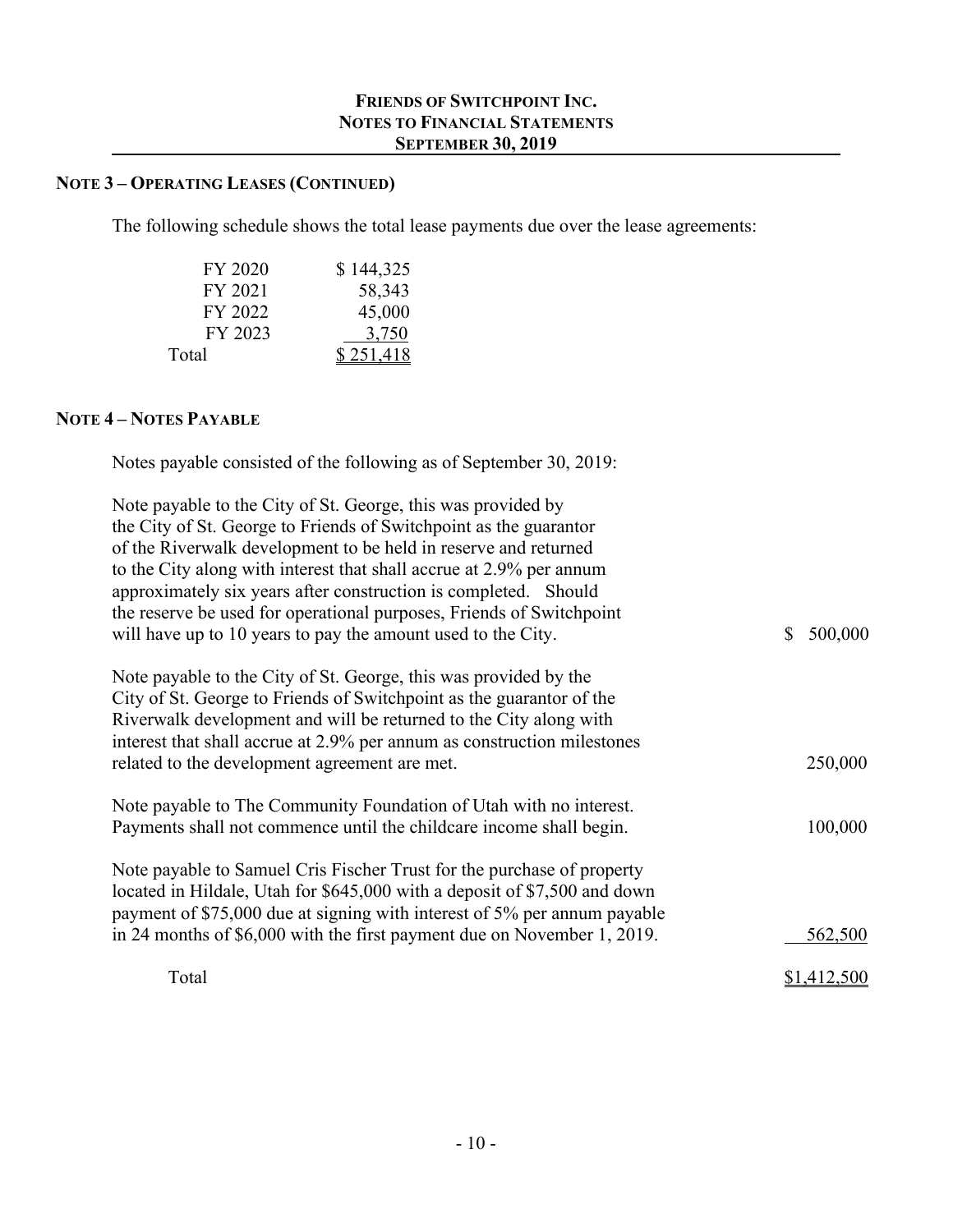# **NOTE 4 – NOTES PAYABLE (CONTINUED)**

Future maturities of notes payable are as follows:

| Years ending September 30, |              |
|----------------------------|--------------|
| 2020                       | 94,895<br>\$ |
| 2021                       | 99,749       |
| 2022                       | 367,856      |
| 2023                       | 100,000      |
| 2024                       | 250,000      |
| Thereafter                 | 500,000      |
|                            | .412,500     |

#### **NOTE 5 – PRIOR PERIOD ADJUSTMENT**

In connection with the Riverwalk transfer (See Note 9) the Organization determined that several prior period entries that had been expensed should have been capitalized. This was done with a prior period adjustment. See the statement of activities.

#### **NOTE 6 – CREDIT LINE**

On October 21, 2016 the Organization obtained a line of credit from Rock Canyon Bank in the amount of \$75,000. This line was renewed on January 30, 2019. The balance at September 30, 2019 was \$0.

# **NOTE 7 –RETIREMENT**

The Organization offers an IRA plan for any employee who wishes to participate and matches up to 3% of wages. For FY 2019 the Organization match amount totaled \$8,633.

#### **NOTE 8 – MANAGEMENT'S REVIEW**

Management has evaluated subsequent events through the issuance date of this report.

#### **NOTE 9 – RIVERWALK**

The organization began construction of a 55-unit housing complex scheduled to be completed in September 2020. These units will be available for low income, chronically homeless and market rate individuals and families. On August 27, 2019, the organization transferred this project to a Utah Limited Liability Company (LLC) to complete and manage the development until the end of the "compliance period". At that time the organization plans to exercise the "buyout option".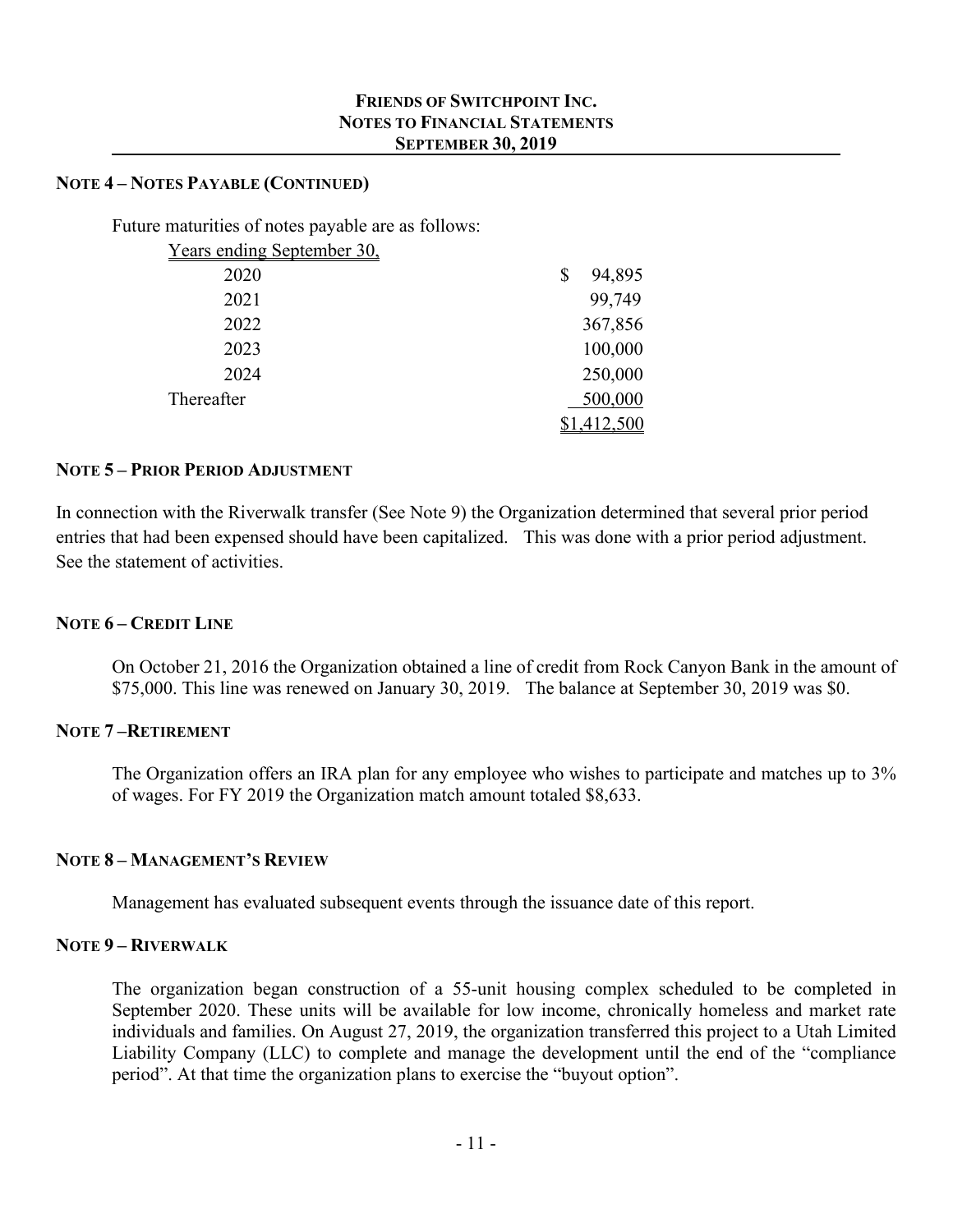# **NOTE 10 – SUBSEQUENT EVENTS**

In October 2019, the organization purchased property for their childcare operation for \$872,296. The seller provided a \$270,000 donation and the organization obtained a mortgage of \$510,000 from RCB Bank.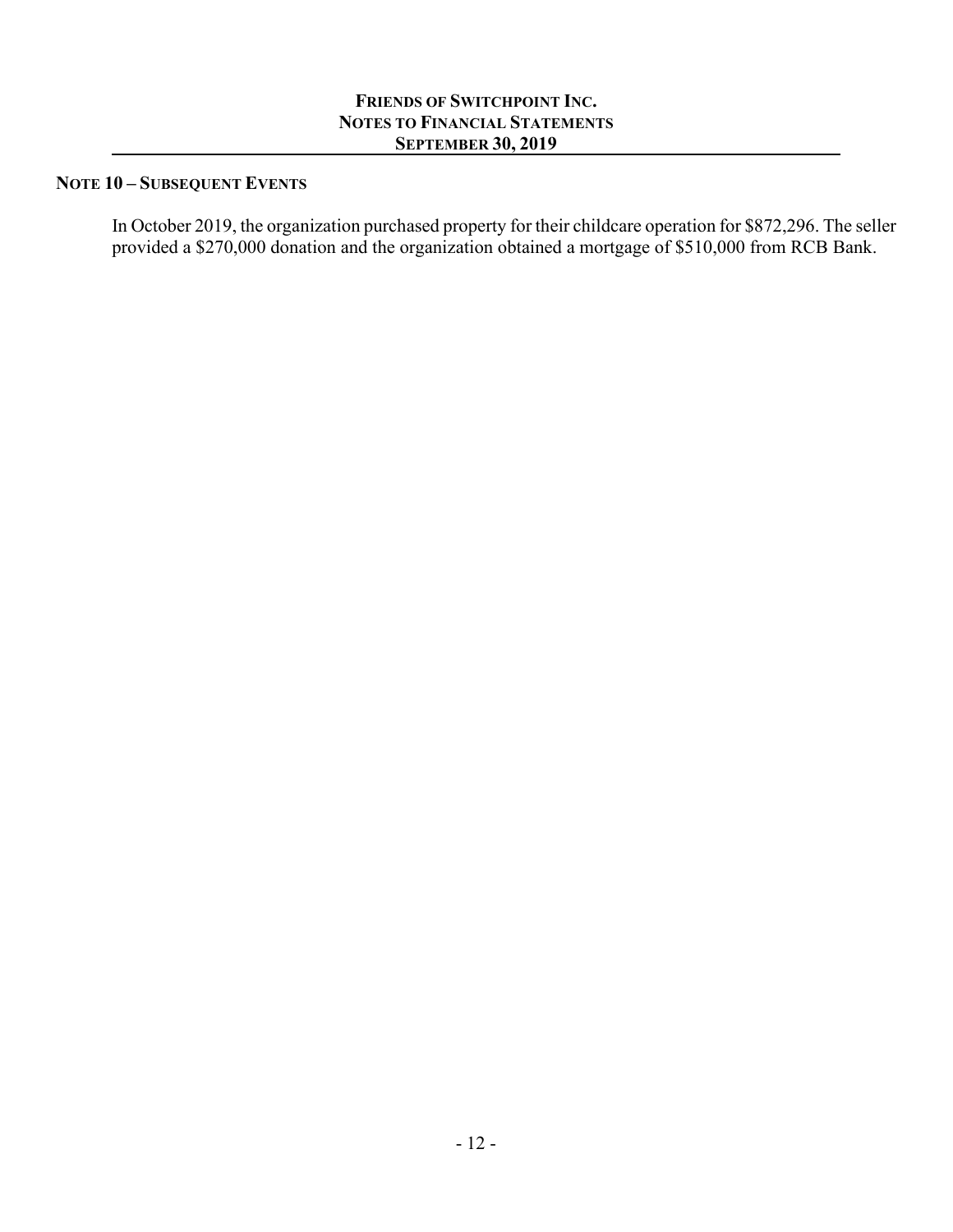# HAFEN BUCKNER

**Certified Public Accountants 90 East 200 North**

 **St. George, UT 84770 hbeg.com (435) 673-6167** 

#### INDEPENDENT AUDITOR'S REPORT ON INTERNAL CONTROL OVER FINANCIAL REPORTING AND ON COMPLIANCE AND OTHER MATTERS BASED ON AN AUDIT OF FINANCIAL STATEMENTS PERFORMED IN ACCORDANCE WITH *GOVERNMENT AUDITING STANDARDS*

To the Board of Trustees of Friends of Switchpoint Inc.

We have audited, in accordance with the auditing standards generally accepted in the United States of America and the standards applicable to financial audits contained in *Government Auditing Standards* issued by the Comptroller General of the United States, the financial statements of Friends of Switchpoint Inc. (a nonprofit organization), which comprise the statement of financial position as of September 30, 2018, and the related statements of activities and cash flows for the year then ended, and the related notes to the financial statements, and have issued our report thereon dated February 27, 2020.

#### **Internal Control over Financial Reporting**

In planning and performing our audit of the financial statements, we considered Friends of Switchpoint Inc.'s internal control over financial reporting (internal control) to determine the audit procedures that are appropriate in the circumstances for the purpose of expressing our opinion on the financial statements, but not for the purpose of expressing an opinion on the effectiveness of Friends of Switchpoint Inc.'s internal control. Accordingly, we do not express an opinion on the effectiveness of Friends of Switchpoint Inc.'s internal control.

A *deficiency in internal control* exists when the design or operation of a control does not allow management or employees, in the normal course of performing their assigned functions, to prevent, or detect and correct, misstatements on a timely basis. A *material weakness* is a deficiency, or a combination of deficiencies, in internal control, such that there is a reasonable possibility that a material misstatement of the entity's financial statements will not be prevented, or detected and corrected on a timely basis. A *significant deficiency* is a deficiency, or a combination of deficiencies, in internal control that is less severe than a material weakness, yet important enough to merit attention by those charged with governance.

Our consideration of internal control was for the limited purpose described in the first paragraph of this section and was not designed to identify all deficiencies in internal control that might be material weaknesses or significant deficiencies. Given these limitations, during our audit we did not identify any deficiencies in internal control that we consider to be material weaknesses. However, material weaknesses may exist that have not been identified.

#### **Compliance and Other Matters**

As part of obtaining reasonable assurance about whether Friends of Switchpoint Inc.'s financial statements are free from material misstatement, we performed tests of its compliance with certain provisions of laws, regulations, contracts, and grant agreements, noncompliance with which could have a direct and material effect on the determination of financial statement amounts. However, providing an opinion on compliance with those provisions was not an objective of our audit, and accordingly, we do not express such an opinion. The results of our tests disclosed no instances of noncompliance or other matters that are required to be reported under *Government Auditing Standards*.